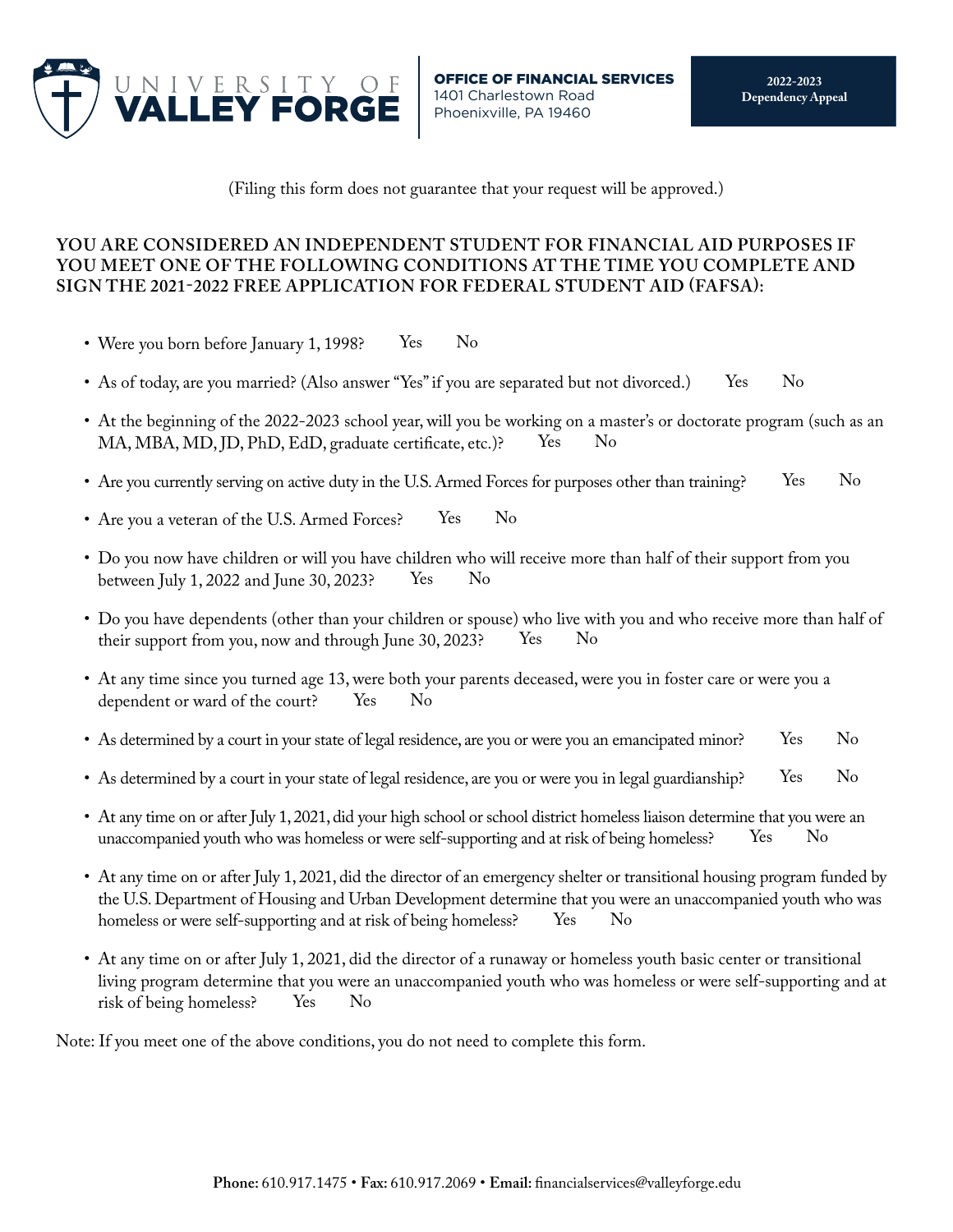Many students feel they are independent because they currently live on their own or because their parents no longer claim them on their income taxes. Others feel they should be considered independent because their parents refuse to provide information on the FAFSA or because their parents cannot afford to help with college expenses. However, these reasons are not sufficient for a student to be considered independent. The Financial Aid Office is required to consider parent information and expect a parental contribution for students who are not independent according to the above FAFSA defnition unless exceptions are made. Exceptions are made only when adequate documentation of extenuating family circumstances exists. Extenuating circumstances are generally defned by student's inability to have contact with their parents. Review the following reasons for request for the one that describes your circumstance. If none of these circumstances apply to your situation, do not complete this form.

**Personal Statement and Documentation:** Attach a written personal statement (preferably typed) which completely and explicitly explains the basis of your request. Please note that your statement will be used only to determine if a dependency exception should be made and the information will be held in strictest confdence. Make sure your statement is signed and dated. Attach documentation from at least two acceptable sources, which verify all the facts of your request. Required sources of documentation to validate the reason for your request are as follows:

1) There are severe circumstances within your family preventing you from obtaining your parents' financial information.

## **Examples:**

- an abusive home situation which is detrimental to your physical or mental well-being
- abandonment by both parents
- history of parental alcohol or drug abuse
- incarceration of the custodial parent

**Required documentation:** Signed statements from two adult disinterested persons, who are not family members, which verify the family circumstances described in your personal statement. Adult disinterested persons include clergy members, attorneys, school guidance counselors, medical doctors, mental health professionals, teachers or professors, law enforcement officers, professional staff of Children and Family Services (Public Assistance Department), and officers of the court. Letters must be signed originals on agency letterhead with the professional title (Counselor, Pastor, etc.).

2) The death of a parent occurred after filing the FAFSA, and the surviving parent meets one of the conditions listed above in number 1.

**Required documentation:** Signed statements from two adult professionals, who are not family members, which verify the family circumstances described in your personal statement. Adult professionals include clergy members, attorneys, school guidance counselors, medical doctors, mental health professionals, teachers or professors, law enforcement officers, professional staff of Children and Family Services (Public Assistance Department), and officers of the court. Letters must be signed originals on agency letterhead with the professional title (Counselor, Pastor, etc.).